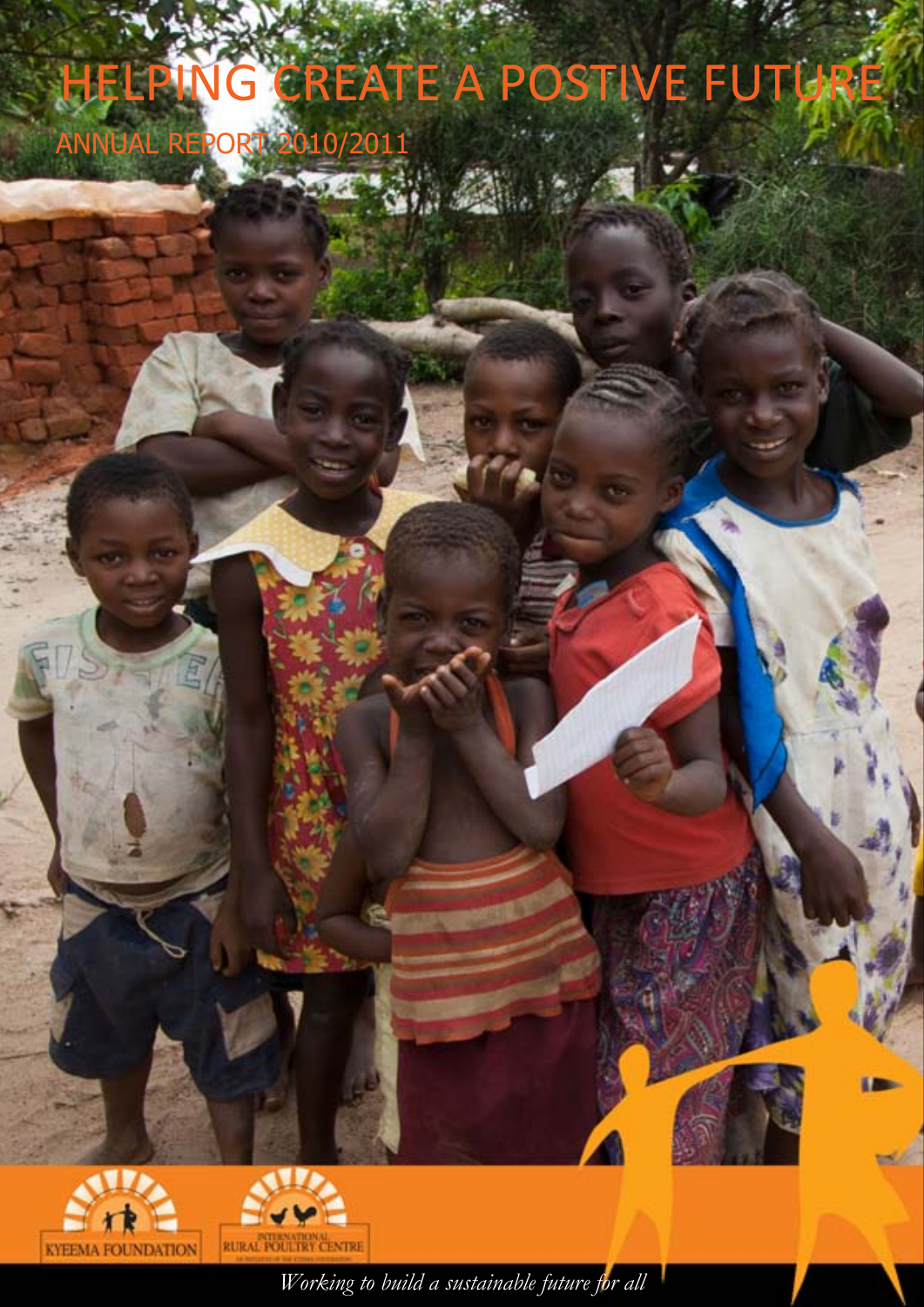

## **CONTENTS**

About Us Executive Message Messages from KYEEMA People New Director Profile - John Copland Staff Profile - Rosa Felizarda da Costa Volunteering with KYEEMA Foundation KYEEMA Projects undertaken in 2010/2011 European Commission - Reduction and Control of Newcastle Disease in Angola AusAID - Regional Newcastle Disease Control Project, Malawi, Mozambique, Tanzania and Zambia Save the Children - Strengthening Livelihood Options for Vulnerable Rural Households in Gaza Province, Mozambique FAO - Cross-Border Disease Surveillance Project GALVmed cooperation Smallholder Poultry Development Programme Financial supporters and donations KYEEMA Foundation Policies KYEEMA Team and Acknowledgements Annual Audited Accounts 2010/2011

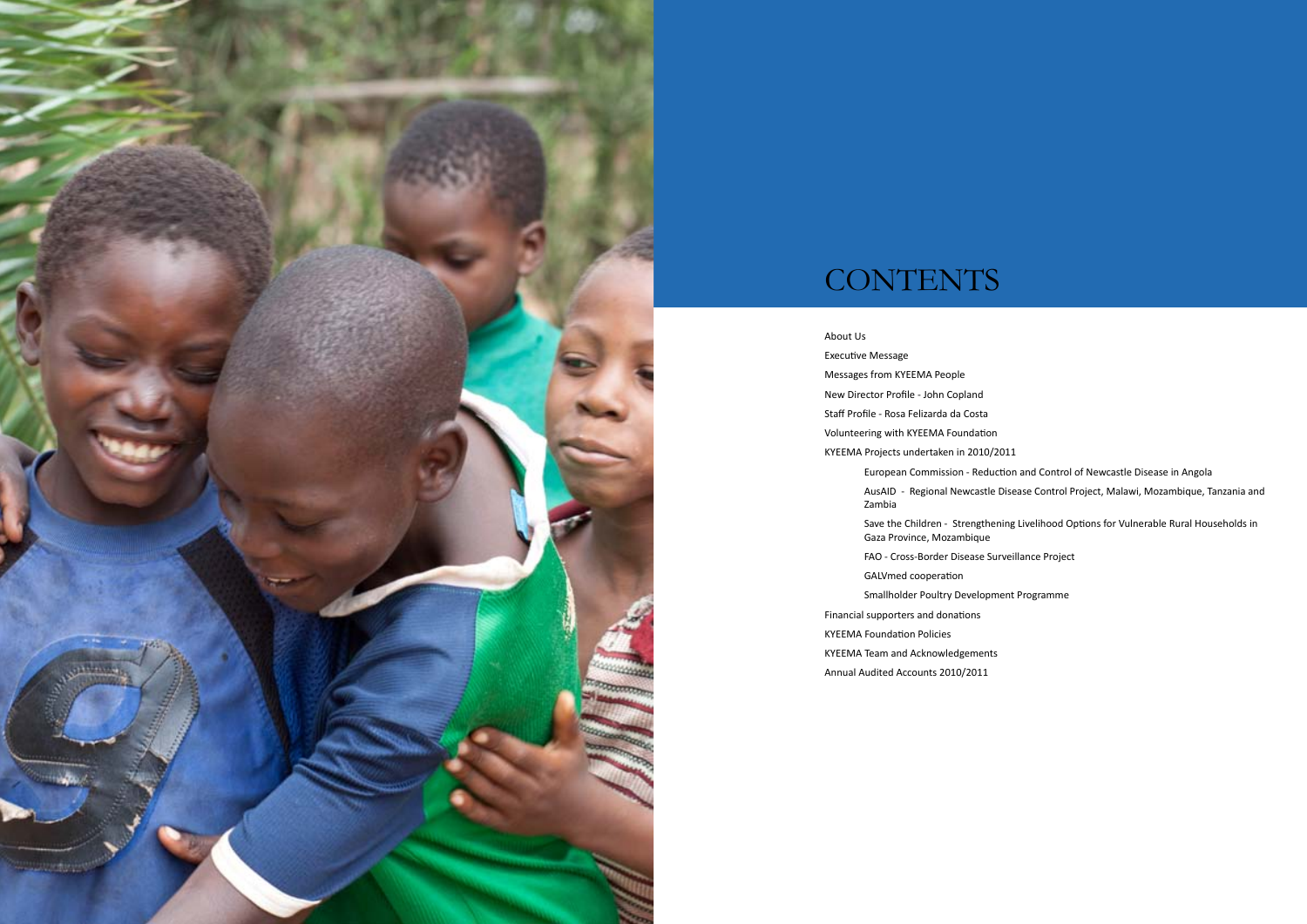## ABOUT US

**'KYEEMA' IS AN AUSTRALIAN ABORIGINAL WORD MEANING 'OF THE DAWN'. UNDERPINNING OUR WORK IS OUR DEVELOPMENT PHILOSOPHY THAT THROUGH HELPING PEOPLE TO IMPROVE THEIR LIVELIHOODS, WE WILL ASSIST THEM TO BRING NEW HOPE INTO THEIR LIVES AND TO HAVE A NEW DAWN.**

The KYEEMA Foundation (KYEEMA) is a not-for-profit organisation based in Brisbane, Australia. Formed in 2003, KYEEMA aids in the development of treatments and cures for diseases affecting plants, animals and people living in developing countries, as well as helping with the development of technology to assist in improving the living standards of individuals in those countries.

At KYEEMA we believe that it does not require huge amounts of money to achieve large improvements in rural family incomes

and health, and consequently welfare of family members. Through activities including chicken rearing and vaccination, assistance for AIDS orphans, and research to reduce cyanide toxicity from eating bitter cassava we are helping individuals in resource-poor communities, particularly in rural and peri-urban Africa, to help themselves.

KYEEMA subsequently formed the International Rural Poultry Centre as a subsidiary through which all Newcastle Disease projects are implemented.



CHAIR, Dr Stewart Routledge



Annual Report message writing time is always a pleasure as it allows one to review the past year in a relaxed manner and reflect on our achievements. This past year has seen ongoing expansion of KYEEMA's normal activities including into new endeavours, leading to another successful year.

The EU funded project "Reduction and Control of Newcastle Disease in Angola" made great progress during the year. The government veterinary laboratory is being equipped for I-2 Newcastle Disease vaccine production, training of laboratory technicians continues, and a training manual is being prepared in Portuguese for national trainers of community vaccinators.

The ongoing AusAID funded "Regional Newcastle Disease Control Project - Malawi, Mozambique, Tanzania and Zambia – Phase II" continues to help many resource-poor rural families to improve capacity to support their everyday living, as well as educate their children and pay for their family medical costs. The four countries are in differing stages of progress, with Tanzania most advanced, where vast areas of rural communities now have regular access to the I-2 vaccine.

KYEEMA is collaborating with GALVmed on two initiatives: the VACNADA project funded by the EU; and ND control activities funded by the Bill and Melinda Gates Foundation. Through VACNADA we are providing laboratory needs assessments in Ghana, Senegal and the Congo.

A new activity for KYEEMA this year was providing mentoring and support for two volunteers working on various aspects of Newcastle disease control. KYEEMA was the Australian Partner Organisation for an Australian Youth Ambassador who



worked at the International Livestock Research Institute (ILRI) in Kenya for one year. We also organised a two month placement in Tanzania for a British volunteer. Both of these young women provided highly and very much appreciated contributions to their recipient organisations. We have been encouraged by the excellent outcomes and have been requested to undertake more of these volunteer assignments next year.

KYEEMA collaborated in an important "Cross-Border Disease Surveillance" study in southern Africa focusing on poultry for FAO, and a Save the Children (SC) funded project "Strengthening Livelihood Options for Vulnerable Rural Households in Gaza Province of Mozambique" as a contribution towards achieving the Millennium Development Goals (MDGs) through Newcastle Disease control.

We are looking forward to new challenges in 2012.

Now that the I-2 ND vaccination program is getting ND under control, rural farmers are asking for assistance in controlling Fowl Pox. Together with our in-country partners, KYEEMA will look at finding a satisfactory, affordable vaccine for use at village level.

I again thank our wonderful group of mostly volunteers that manage KYEEMA Foundation and the International Rural Poultry Centre for their dedication and hard work throughout the year. We aim to keep administration costs low to ensure that funds received contribute to improving the livelihoods of very poor rural families in developing countries in a cost-effective manner. We look forward to helping and facilitating many more such families in the next year to improve their livelihoods.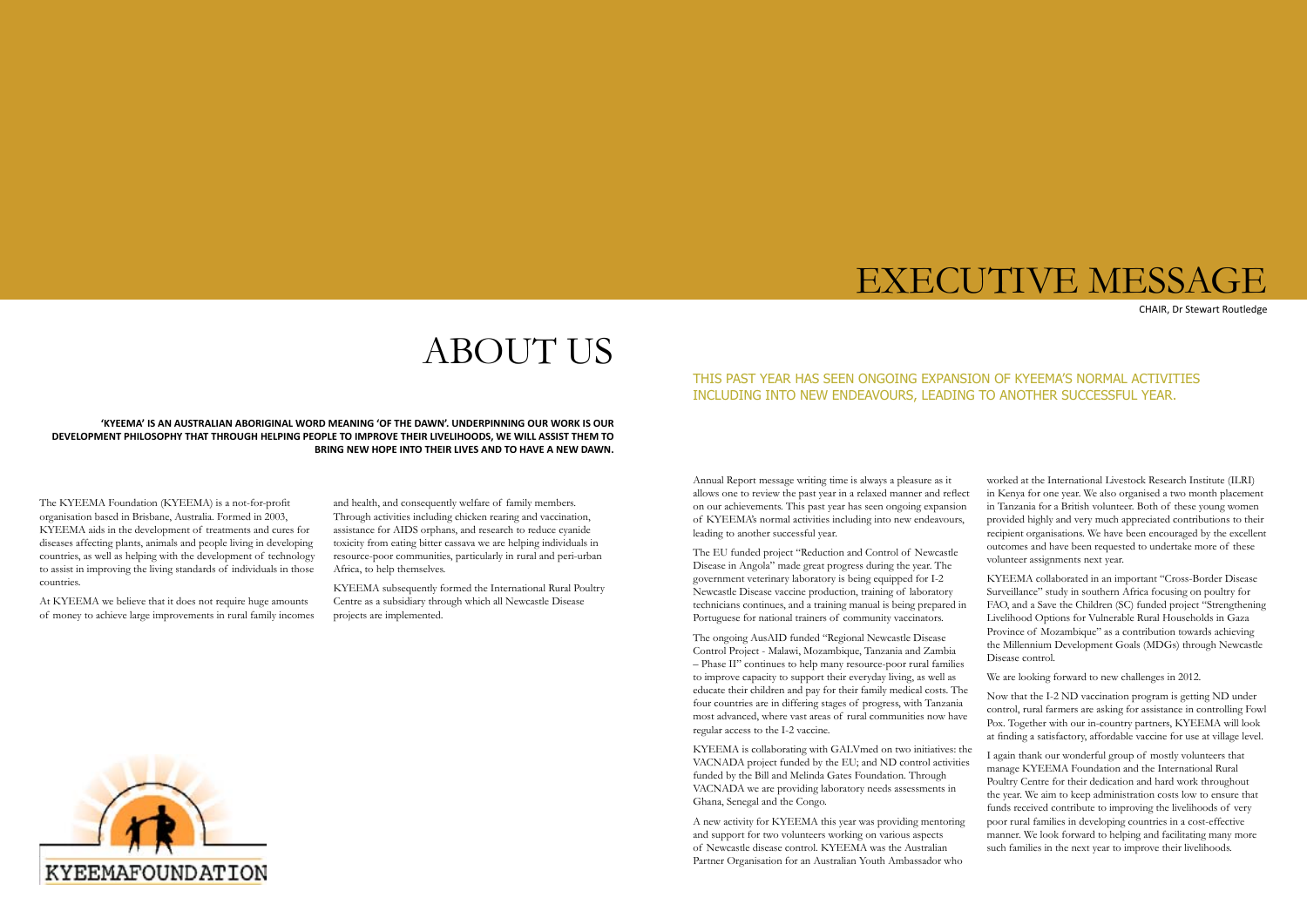## DR JOHN COPLAND AO New Director Profile

JOHN COPLAND WAS ONE OF THE FOUNDING MEMBERS OF KYEEMA AND HE EXPLAINS BELOW WHY THIS ORGANISATION IS SO DIFFERENT FROM OTHER AID ORGANISATIONS.

As the former Foundation Research Project Manager for the Australian Centre for International Agricultural Research (ACIAR), my role was to identify priority research priorities that could be addressed collaboratively by Australia and partner countries. One such program priority was improvement of village poultry production, and a cornerstone of this was Newcastle disease control in village poultry.

This led to the establishment of an AusAID project in Mozambique, Tanzania and Malawi.

"This project gave all of us a sense of purpose and feeling of being relevant to the welfare of village communities and demonstrated the benefits of research for development."

While I was working in ACIAR, it was very rewarding to establish a project with a sound set of research and development priorities, followed by a good project design, good people and adequate funding with relevant and useful outcomes that magnified into wide impacts in the village poultry production sector.

The integrity and drive of KYEEMA is something that sets the

organisation apart from many non-government organisations in the international scene. A key strength is the continuous commitment from long standing volunteers and staff, which have formed the backbone of the Foundation. Their mandate is consistent to broad scale development of the poorer communities such as village populations, which has made them highly relevant to the development process and they did not carry a 'hidden agenda'. "Working with KYEEMA has been a positive feature of my time in ACIAR with the successes and efforts that they have had and that continue to be made by many in supporting the control of Newcastle disease in village poultry in Africa and Asia."

From the work I've done I have a great appreciation of the efforts of others, in the conduct of the development process and the trials and tribulations that they overcame. The efforts of the Australian collaborators such as Peter Spradbrow, Robyn Alders and Mary Young and many national collaborators such as Dr Rosa Costa in Mozambique are outstanding and do give one a sense of pride in their achievements.

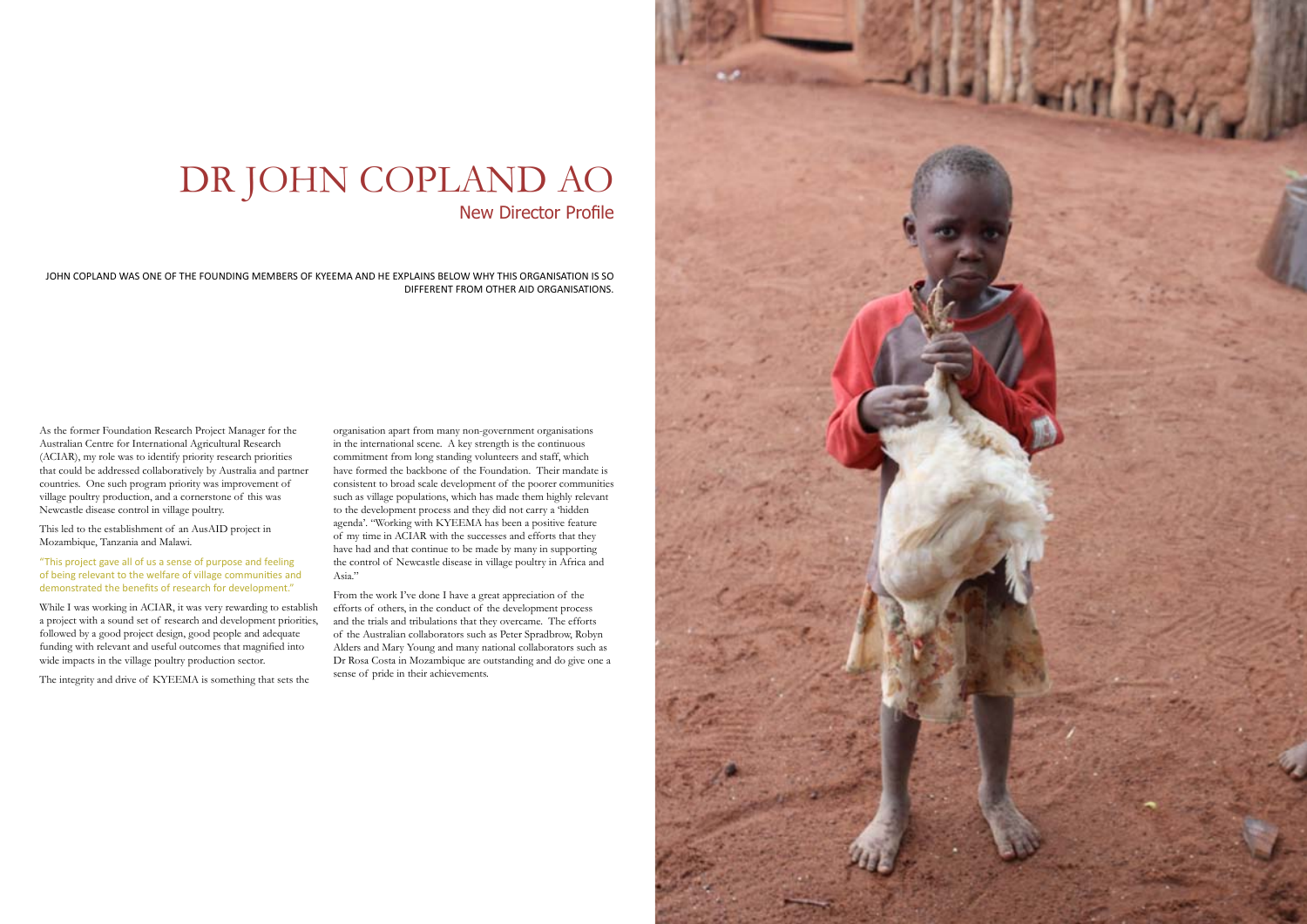At the moment I am working on the 'Phase 2: Regional Newcastle Disease Control' project which builds on the activities implemented under the AusAID Southern Africa Newcastle Disease Control Project.

"I became involved in the project because, after working for many years as the Director of the National Veterinary Research Institute in Mozambique, as a veterinarian specialised in pathology I wanted to do something more practical, directly related to my field of specialisation where I could contribute to the viability of the program at the farm level."

KYEEMA usually works with the local government personnel instead of hiring its own personnel to implement the activities and the capacity building is an important part of its interventions. This is very important for the continuity of its interventions. No better opportunity could have appeared than this.

contribute more and learn more with KYEEMA where the work is more focused. Today, more than ever, I think that development programs benefiting the poorest among the rural farmers constitute the key for effective poverty eradication, and programs targeting these farmers should be given special attention. It is possible to make interventions that can change the lives of many people, even with very little resources.

When I stepped down as Director of the Institute I was asked to work full time with KYEEMA. I immediately said 'yes!', although it was a difficult decision to leave the Institute where I had been working for more than 20 years. However, I thought that I could In particular my sincere gratitude goes to the project Country Coordinators, to the KYEEMA Regional Manager, Tanya Radosavljevic, and to Celia Grenning, Robyn Alders and Mary Young for their support and patience. The project activities would not have been possible without the support of the Australian Government through AusAID, who generously provided funds.

I would like to say thank you to the staff of IRPC/KYEEMA for providing me the opportunity to work directly with farmers, and the great assistance from the Ministries of Agriculture and staff involved in the project activities in Malawi, Mozambique, Tanzania and Zambia. I would like to acknowledge the male and female farmers, community leaders and community vaccinators, for sharing and committing their time to the project.

## DR ROSA FELIZARDA DA COSTA Staff Profile

#### **"I AM WILLING TO CONTINUE WORKING AND CONTRIBUTING WITH MY KNOWLEDGE FOR THE IMPROVEMENT OF PEOPLE´S LIVELIHOODS IN THE REGION BECAUSE I KNOW HOW IMPORTANT CHICKENS ARE FOR PEOPLE HERE AND HOW THE NEWCASTLE DISEASE CONTROL PROGRAM CAN CHANGE THEIR LIFE".**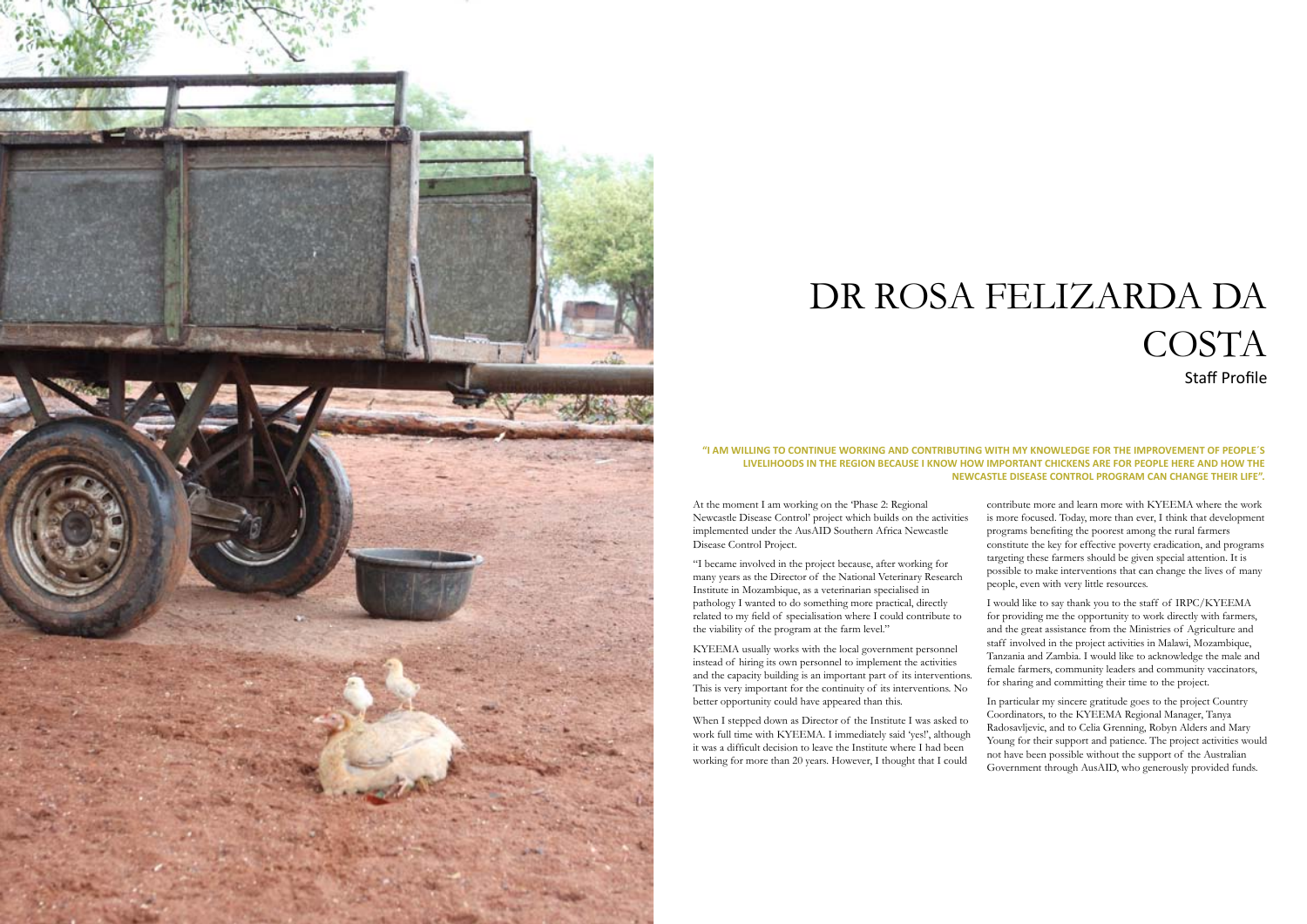



# VOLUNTEERING WITH KYEEMA FOUNDATION

## MS JARRAH YOUNG AYAD Project – Kenya

In collaboration with the International Livestock Research Institute (ILRI), IRPC/KYEEMA Foundation is hosting Ms Jarrah Young, an Australian Youth Ambassador for Development (AYAD) volunteer, to assist with implementing research on better understanding the factors that favour uptake and the constraints to Newcastle disease vaccine adoption. The project will help to identify appropriate strategies to improve the uptake of vaccination and complement the ongoing work with Newcastle disease control in southern Africa. The project is funded by AusAID and is being undertaken in Kenya and in Tanzania. Based on Jarrah's excellent work, KYEEMA and ILRI are discussing further collaboration including hosting three more AYAD volunteer veterinarians, based in Kenya to work on assessing animal health and veterinary public health in three value chains: pig (Uganda), dairy (Tanzania), and sheep & goats (Ethiopia). KYEEMA and Jarrah will also develop a concept note for action research on ND vaccine delivery in Tanzania to strengthen and expand vaccine uptake, and research on I-2 Newcastle Disease vaccination impact assessment.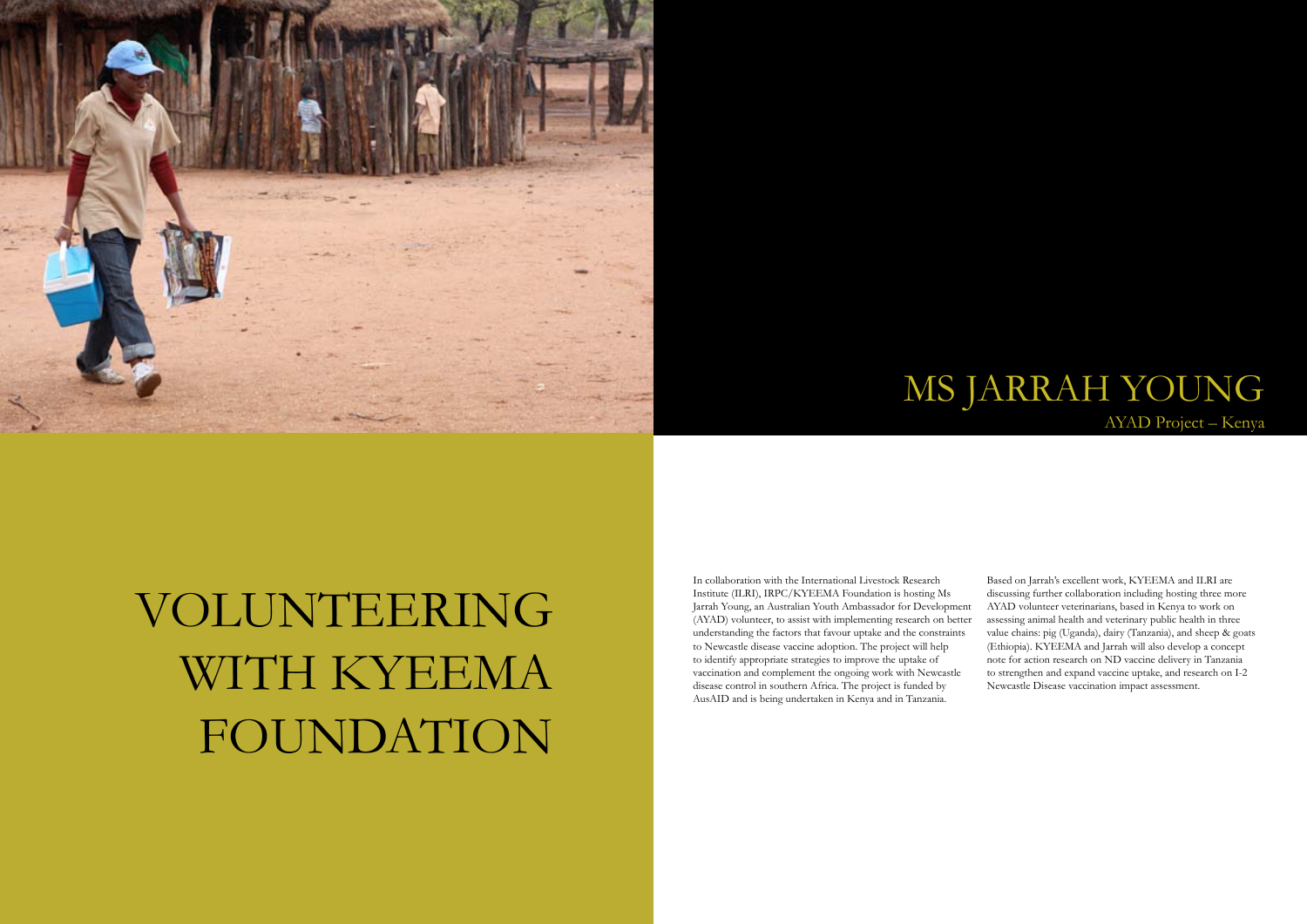

# KYEEMA PROJECTS UNDERTAKEN IN 2010/2011

European Commission - Reduction and Control of Newcastle Disease in

Angola

Mozambique, Tanzania and Zambia

- AusAID Regional Newcastle Disease Control Project, Malawi,
- Save the Children Strengthening Livelihood Options for Vulnerable Rural
	-

Households in Gaza Province, Mozambique

FAO - Cross-Border Disease Surveillance Project

GALVmed cooperation

Smallholder Poultry Development Programme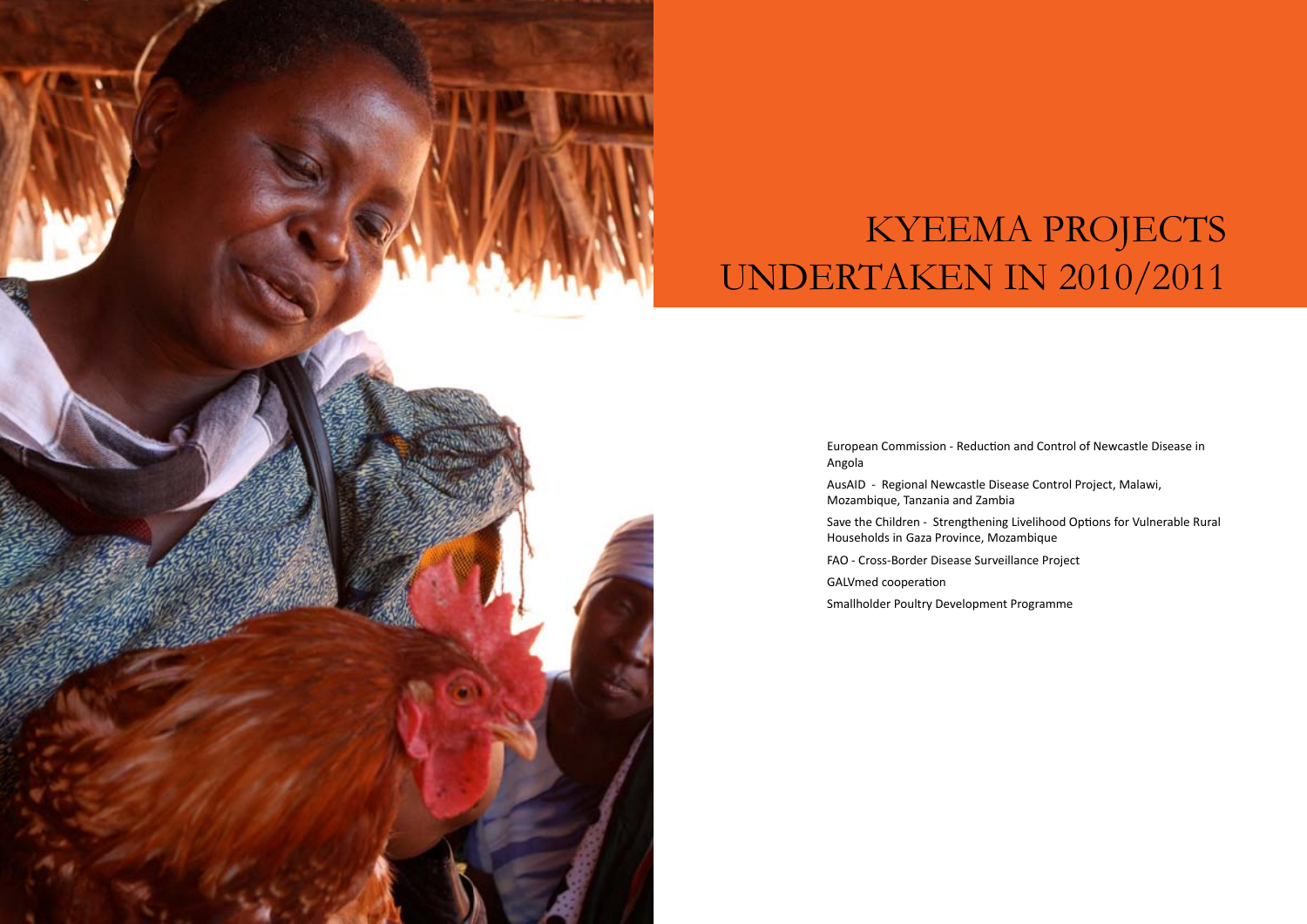### EUROPEAN COMMISSION - REDUCTION AND CONTROL OF NEWCASTLE DISEASE IN ANGOLA

This project aims to reduce and control outbreaks of ND, which is a major concern for disadvantaged rural communities in Angola.

The program works directly with the Angolan Veterinary Services Institute of the Ministry of Agriculture and Rural Development and is based in Lubango in the south of Angola. The main objective is to set up a program for the control of ND. This entails working with the Veterinary Services Institute and the Veterinary Investigation Institute to produce local I-2 vaccine and set up vaccine laboratory and field trials.

#### **Partner:**

Angola Veterinary Services Institute of the Ministry of Agriculture and Rural Development.

#### **Funding source:**

The European Commission.

#### **Impact:**

Progress has been made in setting up a Steering Committee for the program, training of National Veterinary Services Institute staff in the production of I-2 vaccine and in setting up preliminary equipment needs for the laboratory for vaccine production.

## AusAID - REGIONAL NEWCASTLE DISEASE CONTROL PROJECT, MALAWI, MOZAMBIQUE, TANZANIA AND ZAMBIA

Newcastle disease (ND) is a major constraint in the development of village poultry production in sub-Saharan Africa. In village poultry ND can be prevented by using a suitable vaccine such as thermotolerant I-2 ND vaccine, effective extension materials and methods, community-based training and education activities, and long-term commitment. Cost recovery and cost minimisation mechanisms for the ND vaccine and its administration make vital contributions to sustainable ND control programs.

Phase II of the ND control project is being implemented in Malawi, Mozambique, Tanzania and Zambia and aims to improve livelihoods of the target population through a program that is:

• Strengthening the capability of, and relationship between, stakeholders in order to successfully implement ND control programs; and

• Achieving a decrease in chicken mortality rates caused by ND in project areas.

The goal of the project is to increase village poultry production in project areas to contribute to food security and poverty alleviation.

### **Partners**

The Ministry of Agriculture /Livestock Development and Fisheries in Malawi, Mozambique, Tanzania and Zambia, the

During the implementation of the project, KYEEMA has worked to ensure that the project's positive impact in the communities is sustained. Through co-ordinating vaccination campaigns and ongoing co-ordination of further activities with the Ministry of Agriculture through regular meetings, KYEEMA will facilitate support for these communities in Mozambique.

Central Veterinary Laboratories and the Directorate of Animal Science of the Mozambican Agricultural Research Institute.

### **Funding source**

The Australian Agency for International Development (AusAID)

#### **Impact**

Project activities have contributed to a more robust approach to addressing ND control by supporting I-2 vaccine production and human resource development at the central veterinary laboratories, raising awareness of ND control and implementation of regular vaccination campaigns in the four countries involved. The outcomes of the project are expected to be a strengthened capability of, and relationship between, stakeholders in order to successfully implement ND control programs in Malawi, Mozambique, Tanzania and Zambia, and a decrease in chicken mortality rates caused by ND in project activity areas. The benefits to rural, resource-poor male and female farmers will be increased survival of chickens, improved nutrition and increased income.

## SAVE THE CHILDREN - STRENGTHENING LIVELIHOOD OPTIONS FOR VULNERABLE RURAL HOUSEHOLDS IN GAZA PROVINCE, MOZAMBIQUE

Chickens are a very important part of domestic poultry in rural Mozambique as they fulfil the roles of sale, barter and traditional ceremonies within the family. Chickens are significant income contributors for the poorest household as they are very costefficient to raise, given that village chickens are usually run under a free-range, low input management system. ND is one of the major constraints to the production of chickens in Mozambique. This project aims to improve food security and contribute to poverty alleviation through ND control and improved poultry husbandry in project areas in four districts in Gaza Province.

This year KYEEMA worked with Save the Children staff to ensure timely production and distribution of ND vaccine, through enhancing project awareness and training of veterinary staff and community vaccinators. Activities such as a participatory rural appraisal and a reality checks study were implemented to evaluate the impact of the project on the communities and assess ways to improve delivery methodologies.

### **Partners**

Ministry of Agriculture, Institute of National Disaster Management in Mozambique.

### **Funding Source**

Save the Children (funded by the European Commission).

### **Impact**

### FAO - CROSS-BORDER DISEASE SURVEILLANCE PROJECT

Highly pathogenic avian influenza (HPAI) can be spread by trade in poultry. Understanding the behaviour of people engaged in poultry production, trade and processing is necessary to understand the motivation for change and successful disease control. In June and July 2010, the International Rural Poultry Centre (IRPC) of KYEEMA Foundation collaborated in a multidisciplinary approach to common border HPAI surveillance sampling.

Funded by FAO, the two month mission involved an anthropologist, veterinarians, and animal health and production officials. The IRPC/KYEEMA Foundation input was designed to strengthen the multi-disciplinary approach to transboundary animal disease surveillance through including participatory approaches in the collection and analysis of data from men and women who produce, transport, sell and/or process poultry and poultry products, and those who are responsible for regulation of cross-border activities in communities in selected border areas in Malawi, Mozambique, Zambia and Zimbabwe.

The IRPC/KYEEMA Foundation, as a key partner in the crossborder disease surveillance mission, implemented a sociological investigation using participatory approaches to investigate and analyse information on the:

• Appropriateness of bio-security measures (including movement controls, use of natural and artificial borders, commercial management and husbandry practices);

• Cross-border legal and illegal poultry trade flows, including quantification of trade;

• Knowledge of the detection, identification and surveillance of diseases in the different target groups, specifically HPAI; and

• Analysis of factors affecting HPAI preparedness as well as gender differences in knowledge, attitudes and behaviour in relation to poultry trade and HPAI.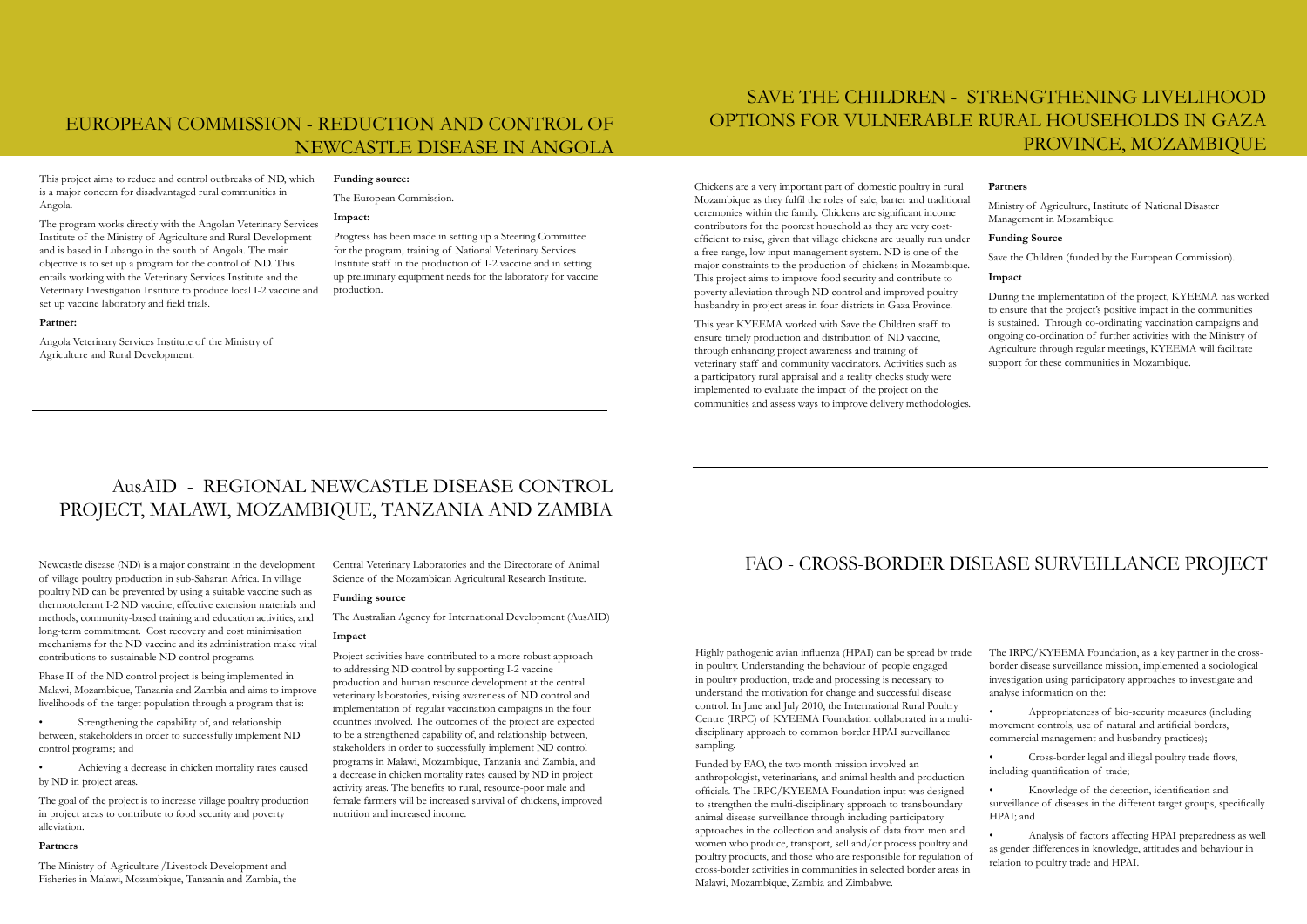## GALVMED COOPERATION

KYEEMA Foundation is working with GALVmed (Global Alliance for Livestock Veterinary Medicine), a UK-based animal health charity, to support I-2 ND vaccine related activities in Africa. KYEEMA is supporting the ND components of two GALVmed projects: 1) The VACNADA (Vaccine for the Control of Neglected Animal Diseases in Africa) project funded by the European Union (EU) via the Africa Union-Interafrican Bureau for Animal Resources (AU-IBAR) and 2) A project funded by both the Bill & Melinda Gates Foundation and the UK Government's Department for International Development that aims to improve prevention, diagnosis and treatment for a range of leading livestock diseases in developing countries.

The VACNADA project is focused on four diseases, including Newcastle disease, and is enhancing the capacity of African vaccine producers in national laboratories to produce more vaccine of higher quality. The support covers technical and

marketing training and coaching, and provision of key equipment and facilities, such as freeze driers. This year Dr Mary Young, KYEEMA Foundation's Technical Manager, conducted Laboratory Needs Assessments for the VACNADA project in Ghana (Accra Veterinary Laboratory), Democratic Republic of Congo (Laboratoire Vétérinaire Central, Kinshasa), and Senegal (Laboratoire National d'Elevage et de Recherches Vètèrinaires, Dakar). Subsequent visits were made to Ghana and Kinshasa to assess and report progress on infrastructure modifications and equipment purchases.

Other donors who have supported KYEEMA in this past year and who we would like to thank include the European Commission, Food and Agriculture Organization, International Fund for Agricultural Development, Save the Children Mozambique.

KYEEMA is also providing expert technical advice to support the development of a generic registration dossier, commercialisation and sustainable delivery of a vaccine based on the thermotolerant I-2 ND virus strain. KYEEMA will also be supporting pilot sustainable vaccine delivery systems in Tanzania, Lesotho, DR Congo and Cameroon.

## FINANCIAL SUPPORTERS AND DONATIONS

GRM International has been supporting KYEEMA since its inception, through the provision of office space and administrative and financial support. This valuable support has allowed KYEEMA to establish and expand its work around the world. In addition the GRM "Communities First Fund" and staff personally have made important financial contributions to KYEEMA field project activities since its inception.

We would also like to thank our key donor, AusAID for continued support to ND control activities in Southern Africa.

ACIAR has continued to support us through the provision of ND publications for laboratory and field activities.

The University of Queensland Veterinary School maintains and continues to provide free of charge the I-2 ND master seed.

Mrs. Jill Cameron is a key annual donor to KYEEMA Foundation and her support towards our valuable work is very important and appreciated each year and we say thank you.

## SMALLHOLDER POULTRY DEVELOPMENT PROGRAMME

With support from International Fund for Agricultural Development (IFAD) and in collaboration with the International Rural Poultry Centre (IRPC) of the KYEEMA Foundation, the UN Food and Agriculture Organization (FAO) is currently implementing a project "Small holder poultry development programme" to strengthen and further develop the International Network for Family Poultry Development to enable it to continue to raise the international profile of family poultry production through achieving four objectives: i) Training of

twelve (12) young scientists as Associate Poultry Advisors (APAs); ii) Development of appropriate decision tools and training materials; iii) Provision of information material; and iv) Sharing and dissemination of relevant information related to small scale poultry production through a strengthened INFPD. In July 2011, Drs Robyn Alders and Brigitte Bagnol provided training to the second batch of APAs who then went on to implement field placements in Africa and Asia.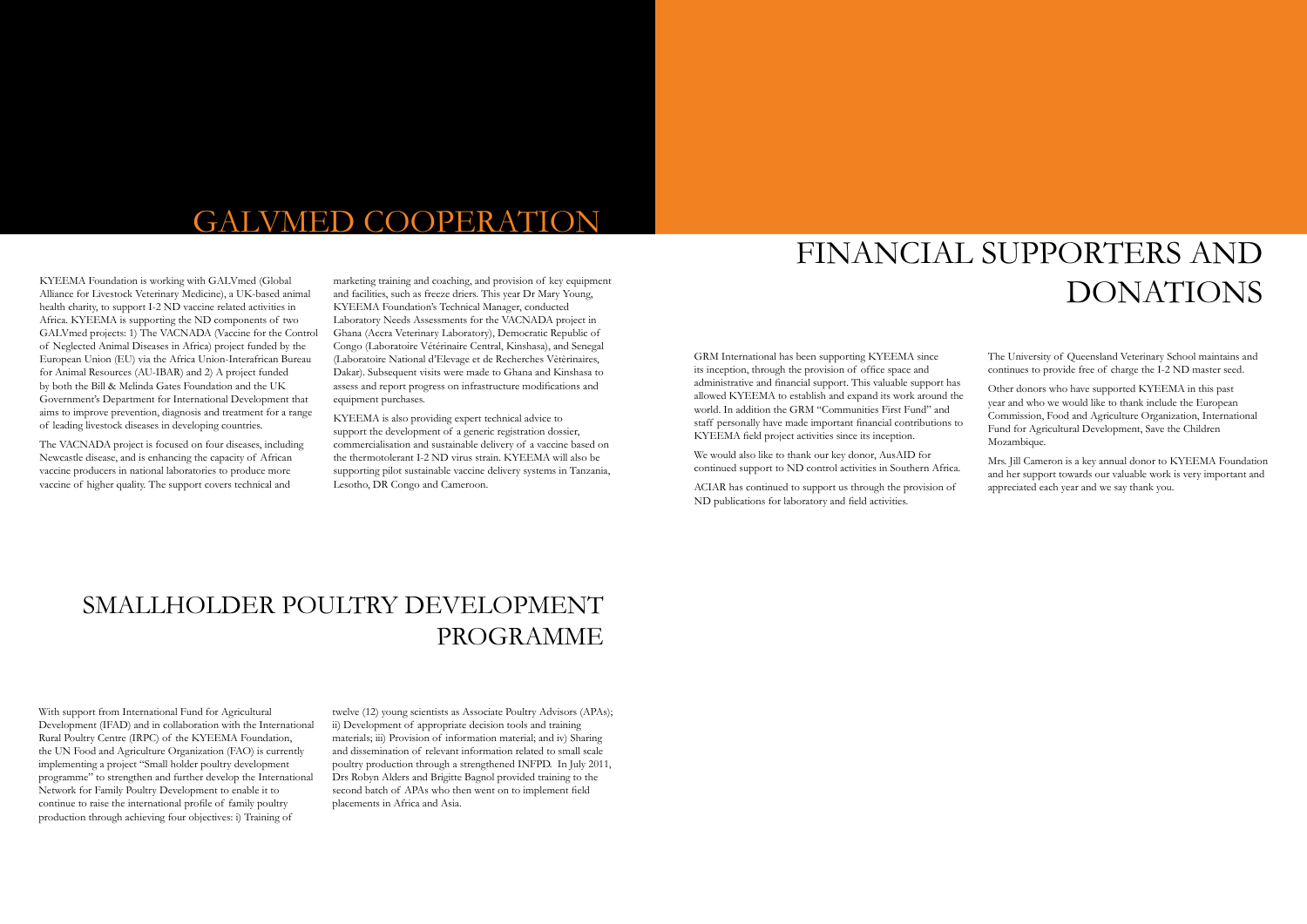## KYEEMA FOUNDATION POLICIES

## KYEEMA TEAM AND ACKNOWLEDGEMENTS

#### **Australia**

Dr Mary Young - Technical Manager Winky Sham, Finance Officer (part-time)

#### **Mozambique**

Tanya Radosavljevic - Regional Manager to February 2011 Dr Jan Wiesenmuller - Regional Manager from March 2011 Dr Rosa Costa, Manager - Project Manager, AusAID Phase 2 Regional ND Control Project Dr Ana Zandamela – Veterinary Project Coordinator Virginia Licula - Administration and Finance Officer

Odete Sambo - Administration and Finance Adviser (part-time) Ana Iza Machengo – Mozambique Scholarships Assistant Armando Romão - Logistics Officer, translator and driver João Machava - Driver

#### **Angola**

Richard Holt - Team Leader to December 2010 Dr. Josefina Coucelo - Team Leader, January – March 2011 Dr Robyn Alders - Team Leader, from April 2011 José Avelino dos Santos - Technical Facilitator Maria Helena Kritinas - Finance and Administration Officer Pedro Sozinho Joaquim - Driver

### **KYEEMA Foundation Board of Directors**

Stewart Routledge - Chair KYEEMA Foundation, Adviser to the Office of HH The President of the UAE, Consultant to the Abu Dhabi Food Control Authority, Member of Board of Trustees of the University of Wollongong in Dubai and Non-Executive Director of ITC Group - University of Wollongong, Australia.

Dr Robyn Alders - Team Leader, Angola Project and Adjunct Associate Professor, Cummings School of Veterinary Medicine, Tufts University, USA

Dr John Copland - Consultant and former Research Manager for ACIAR

Celia Grenning - Senior Manager, GRM International and Voluntary Executive Secretary, KYEEMA Foundation

#### **International Rural Poultry Centre Advisory Board**

- Professor Peter Spradbrow (Chair)
- Dr Robyn Alders (Deputy Chair)
- Dr John Copland
- Dr Bob Pym
- Dr Joanne Meers
- Dr Mary Young
- Dr Stewart Routledge
- Dr Brigitte Bagnol
- Ms Celia Grenning
- Jill Cameron
- Simon Gaylard
- Louise Grayson
- Marie-France Wellington

We would like to acknowledge the expertise, support and assistance of the following list of hard-working volunteers who have been critical to keeping KYEEMA and its projects operating.

- Professor Peter Spradbrow Technical support
- Louise Grayson Communications support
- Marie-France Wellington Newsletter production
- Ishan Perera Marketing support (production of brochures, calendars, Christmas cards)
- Bobby Lane Financial administration
- Wayne Kendall Financial management
- Anne Burns Legal Support
- Danieka Montague Administrative Support
- The KYEEMA Foundation Board
- The International Rural Poultry Centre (IRPC) Board

### GOALS, TRANSPARENCY, NON-ALIGNMENT, ENVIRONMENT, CHILD PROTECTION & REPORTING.

The vision, purpose and values of KYEEMA Foundation are described in the Constitution and are rigorously upheld. KYEEMA is primarily involved in scientific and educational developmental activities. KYEEMA is not involved in any non developmental activity.

KYEEMA is apolitical and does not support any religious views or groups, which is stated in the KYEEMA Constitution and is evident in our Annual Reports and website.

KYEEMA is known in Africa for its primary focus on helping to make improved smallholder rural poultry production accessible to all members of poorer communities, primarily through the promotion of ND vaccination campaigns. KYEEMA's interest and capacity are communicated by Newsletters, Annual and Project Reports and the KYEEMA website.

KYEEMA's overall approach is consistent with building up strong mutual respect, transparency, honesty, openness and a two way learning, communication and support relationship that reinforces the development outcomes and accountability with all our partners. KYEEMA has gained a good reputation for total inclusiveness and the development of open and strong relationships with rural communities and local and national governments in countries where it is working. Our theme is local community partnership and action with KYEEMA providing the catalyst for development as our fundamental approach.

KYEEMA is acutely aware of the importance of environmental sustainability. KYEEMA projects build on existing natural resources and KYEEMA is not involved in activities like forestry or fisheries exploitation.

KYEEMA ensures that internationally recognised human rights principles are adhered to in the overall conduct of all KYEEMA activities in the field and throughout the organisation. KYEEMA endorses the principles of child protection and addresses this important issue in their Child Protection Policy. KYEEMA only recruits people who have the appropriate skills and does not discriminate against anyone internationally or in Australia.

KYEEMA places a major emphasis on the rights of vulnerable and marginalised people. This is a major theme and objective as outlined in the Constitution. The past history of KYEEMA activities has focused on smallholder village poultry production systems in Mozambique, Tanzania, Malawi, Zambia and Angola. Mozambique and Angola have suffered major conflicts which have resulted in marginalised families with women and sometimes children heads of household who have been a focus for KYEEMA.

KYEEMA recognises the importance of its Annual Report as an accountable document to stakeholders and donors. KYEEMA currently circulates the Annual Report to Stakeholders.

Details of KYEEMA Foundation policies on child protection, non-government activities and complaints are listed on the KYEEMA website: www.kyeemafoundation.org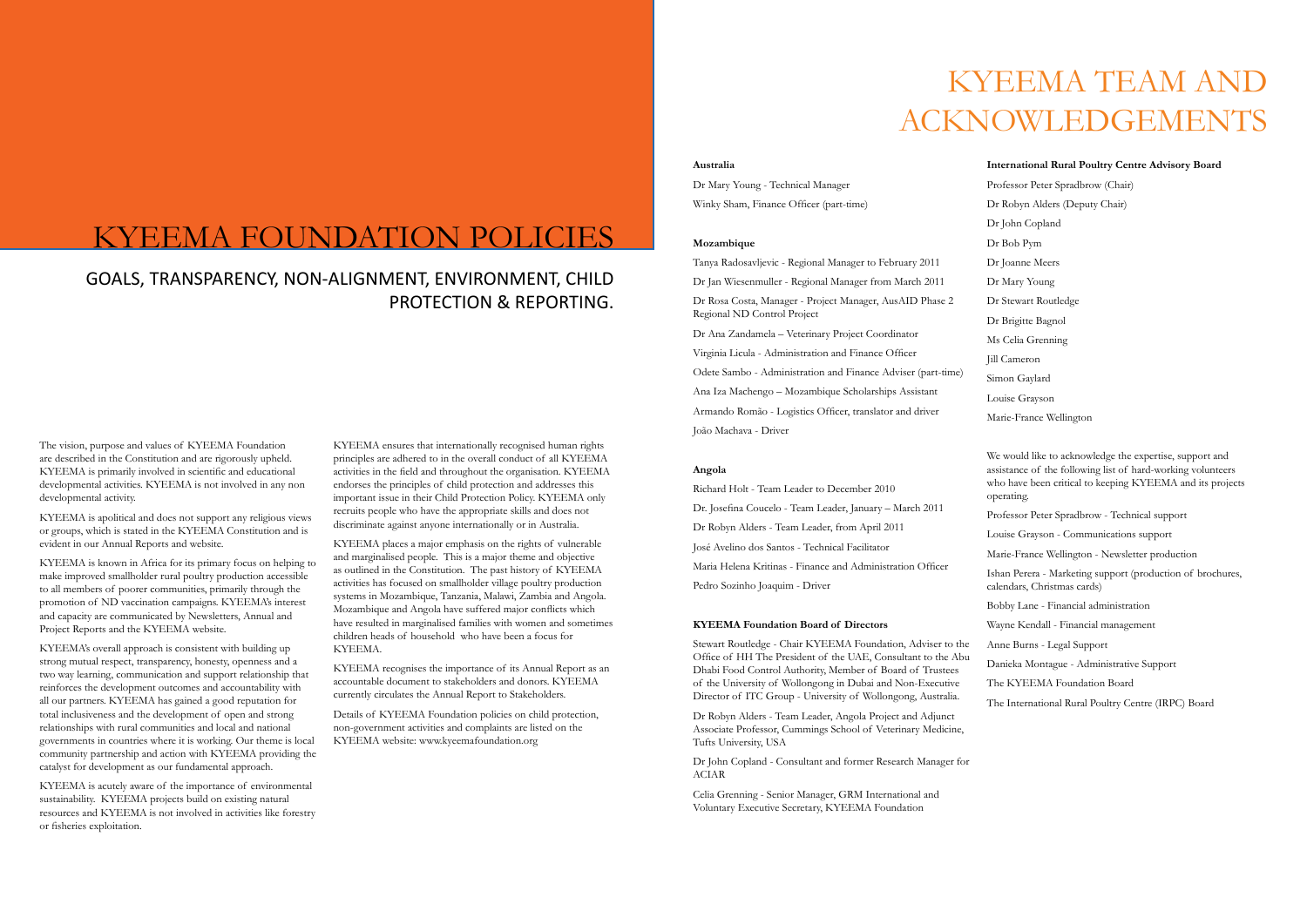Income Statement for the Year Ended 30 June 2011

|                                                | <b>Marie</b> | 2011      | 2010      |
|------------------------------------------------|--------------|-----------|-----------|
|                                                |              | \$        | s.        |
| Revenue                                        |              | 1,731,351 | 1,418,055 |
| Gain(loss) on exchange differences             |              | -216,336  | -83.532   |
| Employee benefils expense                      | 26.          | -74.115   | -451.700  |
| Project experces                               |              | -1.ZM     | -142,251  |
| Depreciation and amortisation expense          | 26.          | 孔耶        | -8.238    |
| Consulting expenses                            |              | -106,676  | HELEB-    |
| <b>Other experises</b>                         |              | -611,362  | -628,438  |
| Prolit before income tax                       |              | 54.GM     | -37,708   |
| home lax expense                               |              |           |           |
| Prolit from continuing operations              |              | 54.GM     | -37,788   |
| Prolit for the year                            |              | 54, EM    | -37,708   |
| Other comprehensive income:                    |              |           |           |
| Nel gain on recalculion of land and buildings. |              |           |           |
| Total comprehensive income for the year.       |              | 54.GM     | -37,708   |

Statement of Financial Position As At 30 June 2011

|                                        | . . | 21 H<br>\$     | ж.<br>s.      |
|----------------------------------------|-----|----------------|---------------|
| <b>ASSETS</b>                          |     |                |               |
| <b>CURRENT ASSETS</b>                  |     |                |               |
| Cash and eash equivalents              | я   | 771.379        | 1.205.179     |
| Trade and other receivables.           | 4   | 135.331        | 25.347        |
| TOTAL CURRENT ASSETS                   |     | <b>396,719</b> | 1,290,526     |
| <b>NON-CURRENT ASSETS</b>              |     |                |               |
| Property, plant and equipment          | 5   | 11,232         | 17,237        |
| TOTAL NON-CLIBRENT ASSETS              |     | 11,232         | 17,237        |
| <b>TOTAL ASSETS</b>                    |     | 916.542        | 1,307,763     |
| <b>LIGHT ITTES</b>                     |     |                |               |
| <b>CURRENT LIVEILITIES</b>             |     |                |               |
| Trade and other payables               | A   | 254,815        | <b>P1.739</b> |
| <b>Shortlerm provisions</b>            | R   | 5.366          |               |
| Other liabilities                      | 7   | 597.633        | 1,211,526     |
| TOTAL CURRENT LIABILITIES.             |     | <b>157.L14</b> | 1,303,225     |
| NON-CURRENT LIABILITIES                |     |                |               |
| Trade and other payables               |     |                |               |
| total ikwacilirent<br><b>LWALITIES</b> |     |                |               |
| TOTAL LIABILITIES                      |     | 157, I. 14     | 1,303,265     |
| <b>NETASSETS</b>                       |     | 59.128         | 4.400         |

Statement of Changes in Equity for the Year Ended 30 June 2011

| ZM 1                                            |                      |        |
|-------------------------------------------------|----------------------|--------|
|                                                 | Rebrined<br>Earnings | Trisl  |
|                                                 |                      | 5      |
| Balance at 1 July 2010                          | 4.436                | 4.456  |
| Profit attributable to<br>members of the entity | 51.531               | 51.631 |
| Balance at 30 June 2011                         | 59.122               | 51.129 |

| 21 D                                            |                      |         |
|-------------------------------------------------|----------------------|---------|
|                                                 | Relaired<br>Earnings | Total   |
|                                                 |                      | s       |
| Balance at 1 July 2009                          | 42.224               | 42.294  |
| Profit attributable to<br>members of the entity | -37.798              | -37.798 |
| Balance at 30 June 2010                         | 4.485                | 1.420   |

Statement of Cash Flows for the Year Ended 30 June 2011

| <b>CASH FLOWS FROM OPERATING ACTIVITY:</b>          |
|-----------------------------------------------------|
| Receipts from customers                             |
| Payments to suppliers and employees                 |
| interest received                                   |
| Net cash provided by (used in) operating activities |
| <b>CASH ELOWS FROM INVESTING ACTIVITIES:</b>        |
| Purchase of property, plant and equipment           |
| Net cash used by investing activities               |

**CASH FLOWS FROM FINANCING ACTIVITIES:** Proceeds from borrowings Net cash used by financing activities

Net increase (decrease) in cash and cash equivalents held

A full set of accounts is available upon request.

| Note | ,,,,      | er        |
|------|-----------|-----------|
|      | \$        | \$        |
|      | 1,071,637 | 1,565,346 |
|      | 1,588,314 | -823,315  |
|      | 2.07      | 1,923     |
| 10   | 493,660   | 743,954   |
|      |           |           |
|      |           | $-15,237$ |
|      |           | $-15,237$ |
|      |           |           |
|      |           |           |
|      |           |           |
|      | 493,800   | 728,717   |

2011

2844